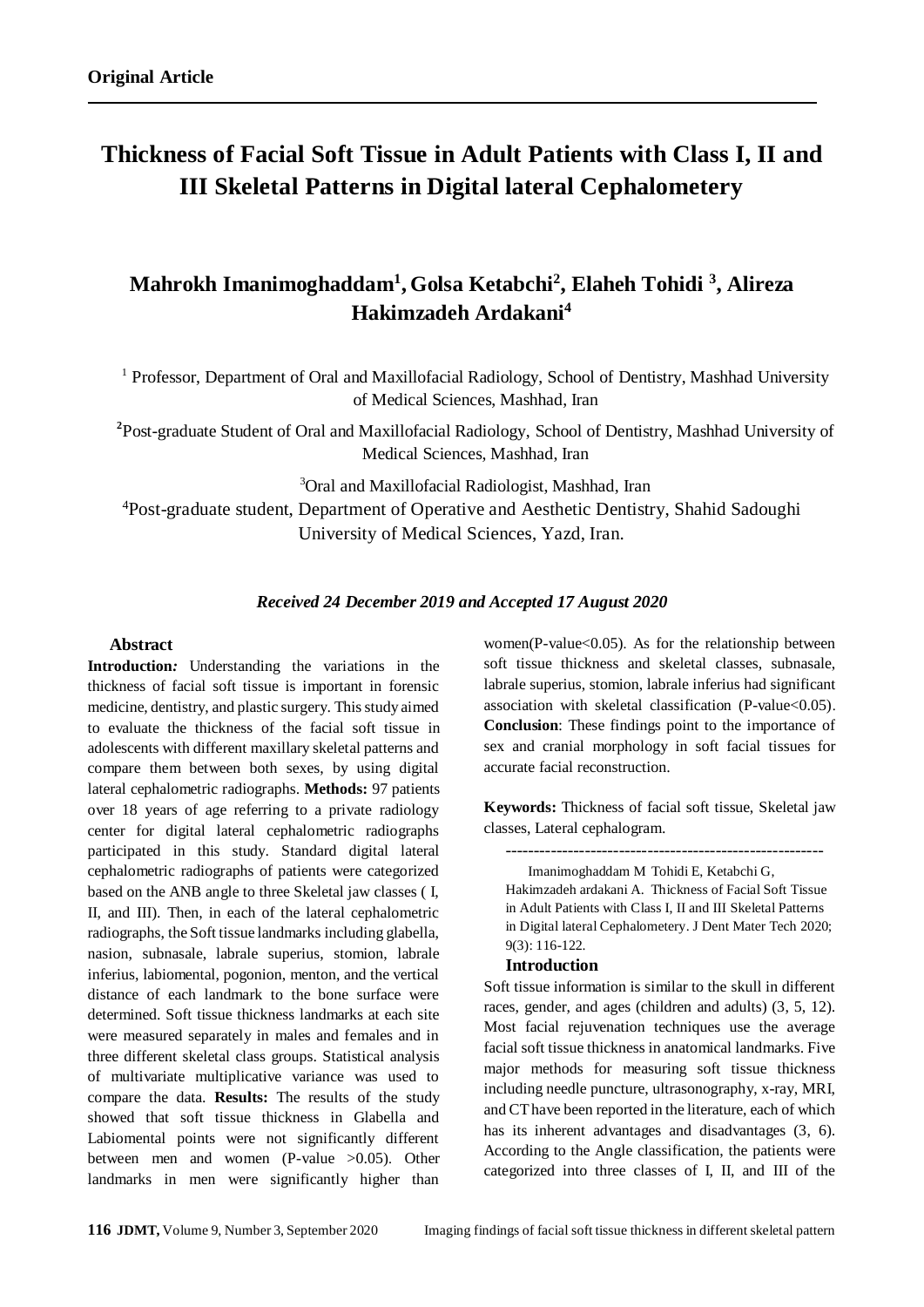skeletal class; in the first class, the ANB angle (angle between the point-Nasion-B point) is between 0 and 4 degrees. In this class, the mesiobuccal cusp of the first molar is placed in the mesiobuccal groove of the first molar and the teeth are regularly arranged on the occlusion line. In class two the ANB angle is more than 4 degrees, and the first molar cusp is more than the buccal groove of the lower first molar and is usually close to the embrasure between the lower first molar and the lower second premolar. This mode can be caused due to the posterior position of the first molar of the mandible or due to the anterior position of the maxillary first molar. The occlusal line can be correct or not. The class II skeletal relationship is such that the maxilla is above the normal state, or the jaw is lower than the normal position, or a combination of these two states. In class III, the ANB angle is less than zero degrees. This class can be caused by the smaller size of the maxilla, the greater size of the mandible, or a combination of both. Maxillary deficiency, reduction in posterior, and vertical posterior maxilla trigger the creation of class III. If the maxilla is small in the anterior-posterior or is only in the posterior state, it directly creates a class III state. However, if the maxilla has not grown vertically, it causes the mandible to rotate upwards and forwards, and cause the class III appearance and mandiblular prognathism, which is due to a change in the position of the mandible and usually in these cases the size of the mandible is normal (4). Some studies have been done to change the hypothesis to solve the problem or need to be mentioned by evidence; in a study by Pithon et al. (5) in 2014 measured the soft-facial thickness of the face in young northeastern Brazilians according to gender and their skeletal jaw class. They investigated lateral cephalometric radiographs of 300 children aged 8 to 12 years. The results of this study showed that there is no significant difference in soft tissue thickness between skeletal classes for the majority of measured points. For class I, a statistically significant difference was found between the males and females at the point of rhinion, subnasal, and upper lip. It was concluded that there is no significant difference in soft tissue thickness between skeletal classes except between class II and III for stomion states, lower lip, and pogonion.

In a study by Thiemann et al. In 2017, the aim was to provide a precise collection of soft tissue thickness measurements in German population. In Amira software, three-dimensional models of the skull and facial skin were divided semi-automatically by measuring thresholds and surface extraction algorithms. The soft tissue depth was measured in 38 Landmarks (10 Midline and 28 bilateral Anatomical Landmarks). Thickness analysis of the soft tissue of the face was done for each landmark according to age, sex, and BMI variables. The soft tissue thickness was affected by these three variables. The thickness of the soft tissue of the face increased with increasing BMI. The difference between male and female was statistically significant for nearly all anatomical landmarks, except for nasal and orbital areas. Also in this study, it was asymmetry was reported in half of the bilateral landmarks(6).

In a study of Ruiz Perlaza in 2013, 30 patients (26 males and 4 females) aged 18 to 35 years of age participated in the assessment of the thickness of the facial soft tissue in Colombia. In this study, The CBCT images were prepared with a resolution of 0.3 mm from the patients, and in the 17 anatomical landmarks the thickness of the facial tissue was measured. There was a significant difference between the two genders in only a few landmarks, mostly in the midline, and these values were higher in males which was similar to the findings of other studies in different countries (2).

Our study aimed to evaluate the soft-facial thickness of the face in adult patients with skeletal class I, II, and III jaw patterns in digital lateral cephalometric radiographs, with minor objectives of determining the skeletal pattern of patients based on ANB angle which is categorized to three groups of Class I,II, or III and determining the location of soft tissue landmarks including glabella, nasion, subnasale, labrause superius, stomion, labrale inferius, labiomental, pogonion, menton in lateral cephalograms radiographs in both sexes. This study aimed to determine facial soft tissue thickness of adult subjects with different skeletal classes and to generate data that will be useful for maxillofacial reconstruction in plastic surgery, forensic medicine, and dentistry.

## **Materials and Methods**

This cross-sectional study was performed on 97 patients over the age of 18 years who were referred to a private radiology center for digital radiography cephalometry (Planmeca, Helsinki, Finland) within one year. Samples are selected in a non-objective and purpose-based manner. Descriptive data were used for appropriate tables and charts. Data analysis was performed using a two-factor analysis of variance based on the establishment of basic assumptions. Otherwise, appropriate nonparametric statistical tests were used.

Patients were divided into three classes of I, II, and III according to ANB angle. In Class I, the ANB angle is between 0 and 4 degrees. In class II, the angle of the ANB is greater than 4 degrees, and in the class III , ANB is less than zero degrees(2,9,10). The number of patients in each class was determined considering the gender. Then, in each of the lateral cephalometric radiographs, soft tissue anatomical landmarks including glabella, nasion,

Imanimoghaddam et al. **JDMT,** Volume 9, Number 3, September 2020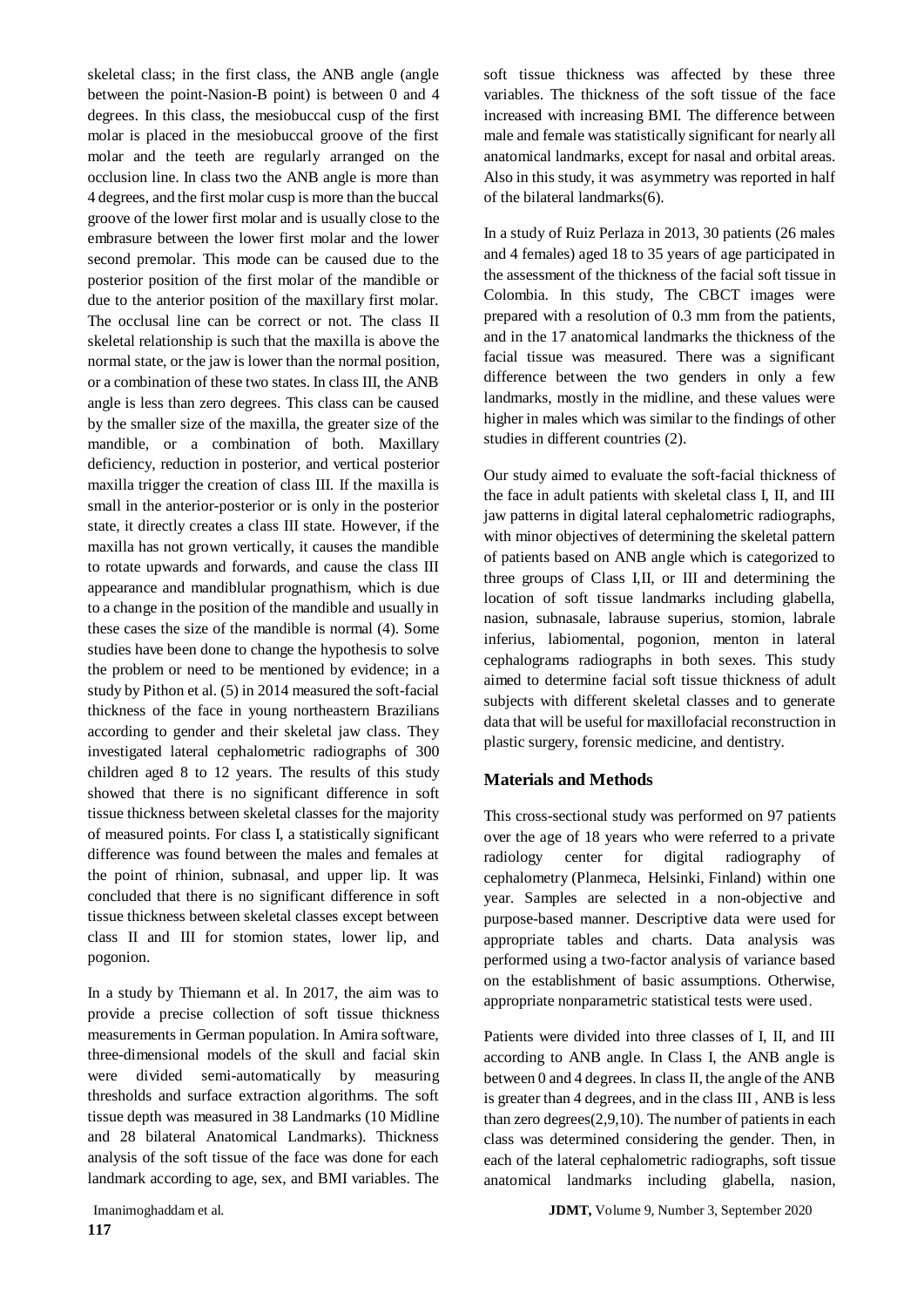subnasale, labrale superius, stomion, labrale inferius, labiomental, pogonion, menton were determined using MicroDicom software, (MicroDicom, version 0.8.8.653)(Fig.1). The vertical distance of each of these landmarks to the corresponding bone surface was measured by a dental student under the supervision of a radiologist using a measurement tool in the MicroDicom software in millimeters and recorded in the checklist. Then, soft tissue thickness at each site was compared in males and females in class I, II, and III skeletal jaws and then between two sexes by statistical analysis.



Figure 1: Soft tissue anatomical landmarks. glabella(A) , labrale inferius(B) , subnasale(C) , pogonion(D), labiomental(E), stomion(F), menton(G), labrale superius(H), nasion(I).

#### **Results**

In this study, we included 97 patients (56 women and 41 men) who were examined for soft tissue. These patients were in three skeletal classes. In Table 1, patients are categorized by skeletal class and gender. 41.2% of patients were class I, 30.9% class II, and 27.8% were class III based on ANB angle. In general, the distribution of skeletal classes in men and women did not differ significantly.

Table 1: The patients' distribution on the basis of gender and jaw skeletal class

|        |         |         | Skeletal classes        |       |       |        |
|--------|---------|---------|-------------------------|-------|-------|--------|
|        |         |         | 1                       | 2     | 3     | Sum    |
| gender | female  | number  | 23                      | 19    | 14    | 56     |
|        |         | percent | 41.1%                   | 33.9% | 25.0% | 100.0% |
|        | male    | number  | 17                      | 11    | 13    | 41     |
|        |         | percent | 41.5%                   | 26.8% | 31.7% | 100.0% |
| sum    | Number  |         | 40                      | 30    | 27    | 97     |
|        | Percent |         | 41.2%                   | 30.9% | 27.8% | 100.0% |
| $X^2$  |         |         | $p=0.681$ , $X^2=0.769$ |       |       |        |

**118 JDMT,** Volume 9, Number 3, September 2020 Imaging findings of facial soft tissue thickness in different skeletal pattern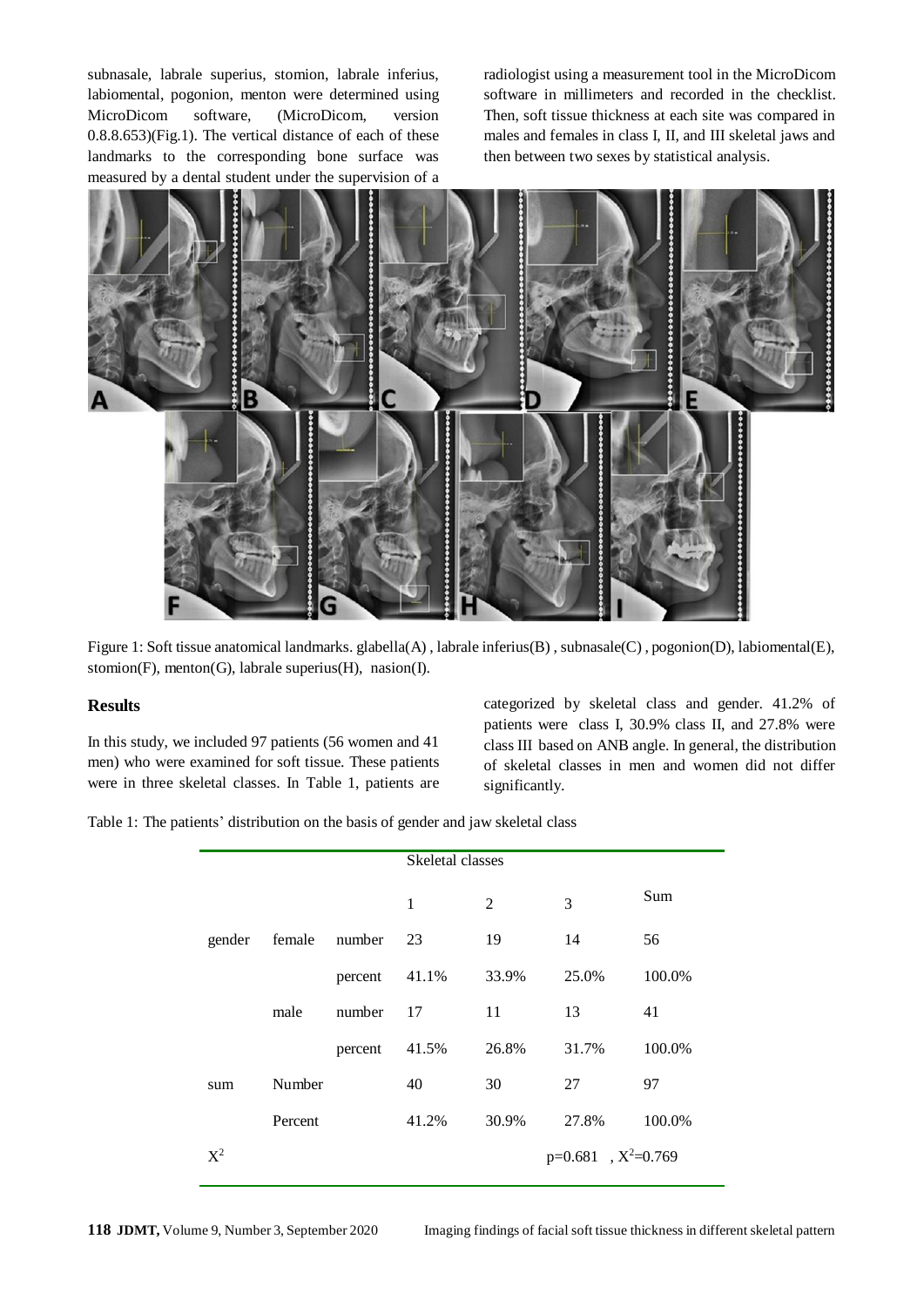The variables Glabella, Nasion, SubNasale, Labrale Superius, Stomion, Labrale Inferius, LM, Pogonion, and Menton were compared between two sexes and three skeletal classes. For this purpose, the normal distribution of data was first tested using the Shapiro Wilk test, which confirmed the normality of the data distribution.

Therefore, multivariate analysis of variance of two factors was used to analyze the data. It was found that there was no interaction between gender and skeletal class, so comparisons were performed only in two main factors (Fig. 2).



Figure 2: Skeletal class distribution and variables. glabella(G), nasion(N), subnasale(SN), labrale superius(LS), stomion(S), labrale inferius(Lin), Labiomental(LM), pogonion(Pog), menton(M).

In comparison between males and females, only Glabella (p-value=0/609) and Labiomental (Pvalue=0/061) variables were not significantly different (P-value>0/05). The variables of Nasion(Pvalue=0/024),

Subnasal (P-value<0/001), Labrale Superius (Pvalue<0/001), Stomion (P-value<0/001), Labrale Inferius (P-value<0/001), Pogonion(P-value=0/029) and Menton (P-value<0/001) were significantly higher in males than females (P-value<0/05). (Fig. 3).



Figure 3: Gender distribution and variables. glabella(G), nasion(N), subnasale(SN), labrale superius(LS), stomion(S), labrale inferius(Lin), Labiomental(LM), pogonion(Pog), menton(M).

The Glabella, Nasion, Labiomental, Pogonion, and Menton variables were not significantly different between skeletal classes. However, three skeletal classes were significantly different in Subnasale, Labrale Superius, Stomion, and Labrale Inferius variables. As

shown in Table 2, when comparing classes for meaningful variables, it was found that the average Subnasale in classes 2 and 3 is significantly less than class 1. For the Labrale Superius variable, the average for classes 1 and 2 is significantly less than class 3. For the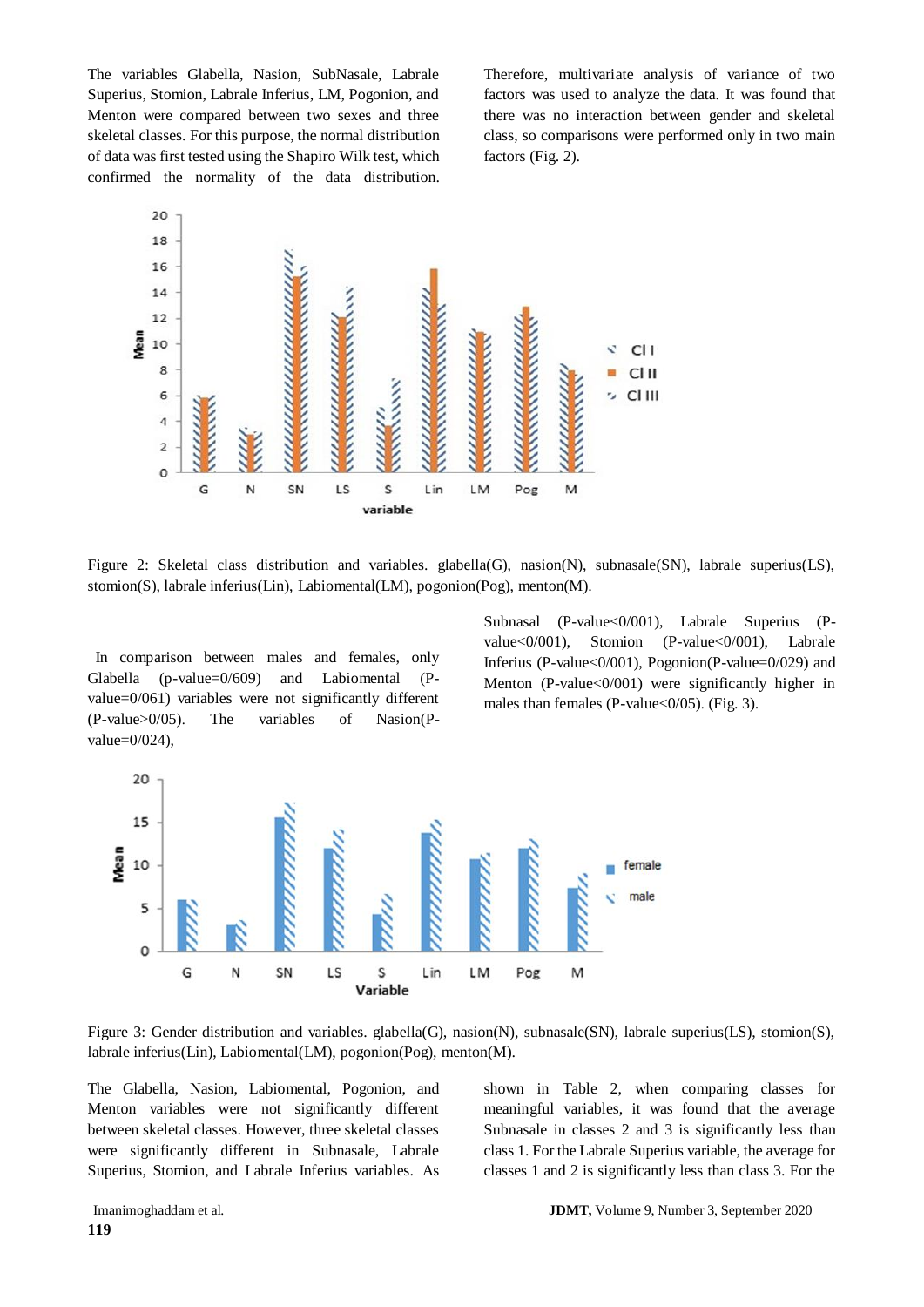stomion variable, the mean in class 2 was significantly lower than class 1 and class 3, and also the mean in class 1 was significantly less than class 3. For the Labrale Inferius variable, the average for Class 3 was significantly lower than for classes 1 and 2, and the Table 2: The comparison of variable means of jaw skeletal classes

average for class 1 was also significantly lower than class 2; in other words, all three classes had a significant difference together. (Table 3)

| Variable         | Class 1 $(n=40)$ | Class $2(n=30)$  | Class $3(n=27)$  | $\mathbf F$ | P-value |
|------------------|------------------|------------------|------------------|-------------|---------|
| Glabella         | $6.04 \pm 0.83$  | $5.83 \pm 0.92$  | $5.97 \pm 0.82$  | 1.204       | 0.305   |
| <b>Nasion</b>    | $3.51 \pm 1.22$  | $3.00 \pm 1.33$  | $3.22 \pm 1.24$  | 0.764       | 0.469   |
| Sub nasale       | $17.32 \pm 1.97$ | $15.23 \pm 1.91$ | $16.05 \pm 2.72$ | 8.019       | 0.001   |
| Labrale Superius | $12.43 \pm 1.84$ | $12.11 \pm 2.02$ | $14.50 \pm 2.59$ | 11.195      | < 0.001 |
| Stomion          | $5.12 \pm 2.02$  | $3.70 \pm 1.64$  | $7.37 \pm 2.69$  | 25.346      | < 0.001 |
| Labrale Inferius | $14.32 \pm 1.83$ | $15.81 \pm 1.80$ | $13.14 \pm 1.71$ | 22.818      | < 0.001 |
| Labiomental      | $11.15 \pm 1.43$ | $10.98 \pm 1.82$ | $10.79 \pm 1.14$ | 0.738       | 0.481   |
| Pogonion         | $12.27 \pm 2.12$ | $12.92 \pm 2.40$ | $12.11 \pm 2.37$ | 0.661       | 0.519   |
| Menton           | $8.46 \pm 2.39$  | $7.92 \pm 1.44$  | $7.63 \pm 1.58$  | 2.461       | 0.091   |

Table 3: The comparison of jaw skeletal classes

| Skeletal classes |   | P-value   |                  |         |                  |  |  |  |
|------------------|---|-----------|------------------|---------|------------------|--|--|--|
|                  |   | Sub nasal | Labrale Superius | Stomion | Labrale Inferius |  |  |  |
|                  | 2 | < 0.001   | 0.691            | 0.004   | 0.001            |  |  |  |
|                  | 3 | 0.036     | < 0.001          | < 0.001 | 0.010            |  |  |  |
| 2                | 3 | 0.215     | < 0.001          | < 0.001 | < 0.001          |  |  |  |

#### **Discussion**

Understanding the variations in facial soft tissue thickness is important in forensic medicine, dentistry, and plastic surgery. Forensic medicine uses this information as a guide for facial regeneration using superimposition techniques to detect irrelevant skeletons after skull evaluation (4-1).

Soft tissue information is also similar to the skull in different races, gender, and ages (children and adults) (3,5). Most facial rejuvenation techniques use the average facial soft tissue thickness in anatomical landmarks. Five major methods for measuring soft tissue thickness including needle puncture, ultrasonography, xray, MRI, and CT have been reported in articles, each of which has its inherent advantages and disadvantages (3, 6, 12).

Since these measures vary according to the articles, and also, there is no research on this issue in the Iranian population, we decided to study this issue to evaluate the facial soft tissue thickness in adults with different skeletal patterns and compared them in both sexes, using digital cephalometric radiographies, based on the ease, availability and cost, compared with other methods.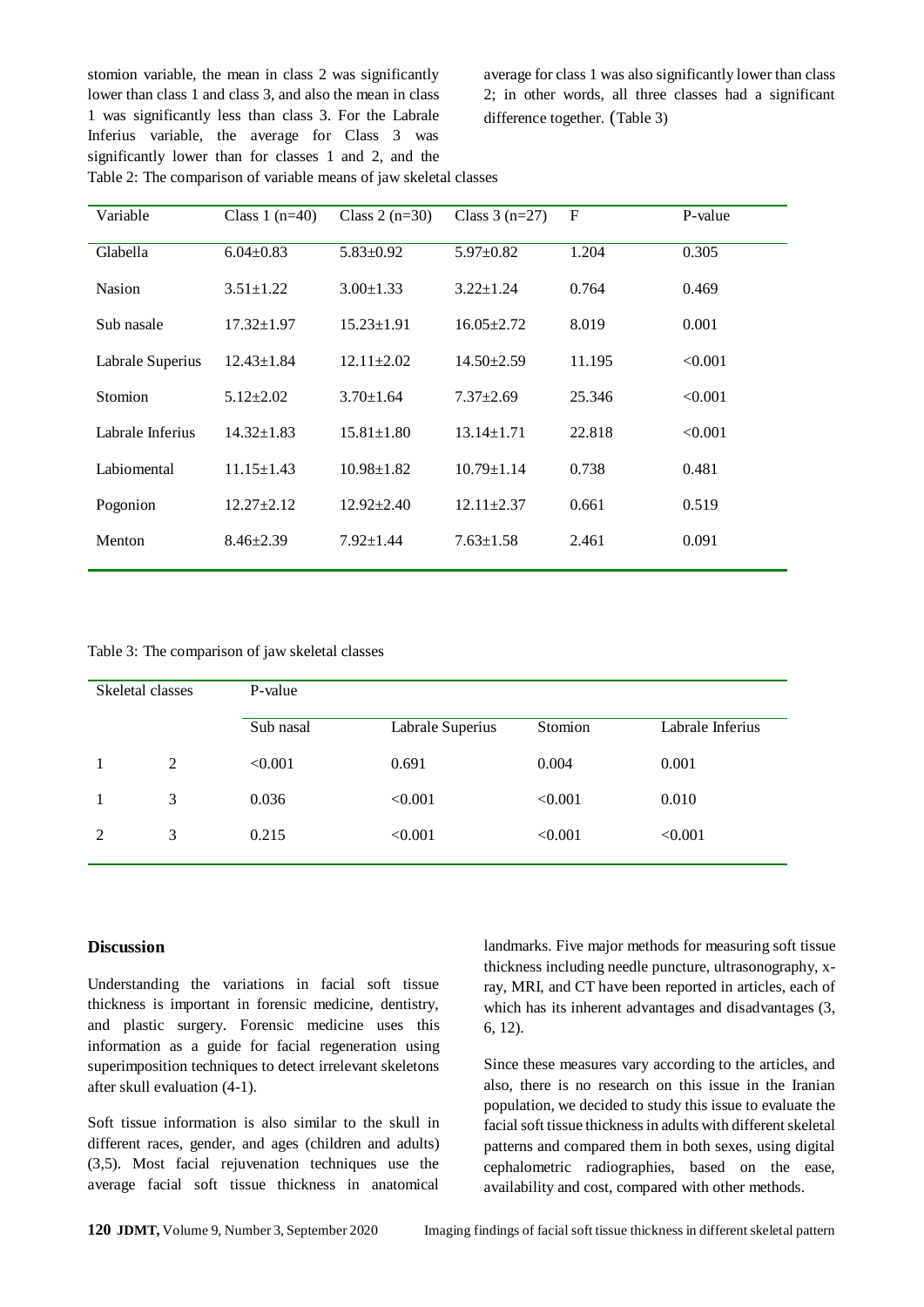In a study done in Germany in 2017, there was a statistically significant difference between male and female sexes for almost all anatomical landmarks, except nasal and orbital areas. We also found in this study that the thickness of soft tissue in males was higher than in females (6).

In a study by Bulut et al. $(1)$  in 2014 in Turkey, it was concluded that most of the studied landmarks had a significant difference between the two sexes, and males in all of these cases, except two landmarks related to the zygomatic arch and lateral orbit, showed higher values. In the present study, except for the soft tissue thickness at the Glabella and Labiomental points, in other landmarks, males showed higher values that were consistent with the findings of Bulut et al. study (1).

In a 2013 study in Colombia, Rui Perlaza stated that there was a significant difference between the two sexes in only few landmarks, often in the medial line, and these values were higher in males. The difference between the results of this study and the present study can be explained with the small sample size in Ruiz Perlaza's study (2).

Few studies have compared the thickness of facial soft tissue between different skeletal classes (7,8). In another study, Utsuno et al.(3) reported that soft tissue thickness differed between the three skeletal groups.. They also stated that this information could enable more accurate reconstruction than sex-specific depth alone which have similar results with this study.

In our study, statistically significant differences among the skeletal groups were observed in both males and females at the following sites: stomion, labrale superius, and labrale inferius. The thickness at the labrale superius and stomion points in each skeletal type was the greatest in Class III in both genders. On the other hand, at the labrale inferius point, for both genders, soft tissue depth was the greatest in Class II and the least in Class III, which is supported by the findings of Kamak et al. (7)

In two studies, Jeelani showed significant differences in the thickness of facial soft tissue at labrale superius, stomion, labrale inferius, and labiomental in different paired comparisons among skeletal classes (8,11) which is similar to the result of the present study.

### **Conclusion**

The three classes had a significant difference in soft tissue thickness. These variations in soft tissue thickness between three skeletal classes tend to compensate for the discrepancies in the underlying skeletal correlation to the sagittal plane. These findings highlighted the importance

of sex-related and skull morphology-related differences in the facial soft tissues for accurate facial reconstruction. Therefore, it is suggested that future studies, if possible, be done with a larger number of samples, as well as including height and weight variables, and two or more observers can be used to evaluate the soft tissue thickness in the landmarks.

## **Conflict of interest**

There is no conflict of interest. .

## **Acknowledgments**

This study was supported by the Vice-Chancellor for Research of Mashhad University of Medical Sciences,

In the form of grant No 931349 for which the authors are very grateful.

## **References**

- 1. Bulut O, Sipahioglu S, Hekimoglu B. Facial soft tissue thickness database for craniofacial reconstruction in the Turkish adult population. Forensic Sci Int. 2014;242:44-61.
- 2. Perlaza Ruiz NA. Facial soft tissue thickness of Colombian adults. Forensic Sci Int. 2013;229(1):160. e1-160. e9.
- 3. Utsuno H, Kageyama T, Uchida K, Yoshino M, Oohigashi S, Miyazawa H, et al. Pilot study of facial soft tissue thickness differences among three skeletal classes in Japanese females. Forensic Sci Int. 2010;195(1):165. e1-165. e5.
- 4. White SC, Pharo MJ.Oral radiology principle and practice. 6 ed . 2013
- 5. Pithon MM, Rodrigues Ribeiro DL, Lacerda dos Santos R, Leite de Santana C, Pedrosa Cruz JP. Soft tissue thickness in young northeastern Brazilian individuals with different skeletal classes. J Forensic Leg Med. 2014;22:115-20.
- 6. Thiemann N, Keil V, Roy U. In vivo facial soft tissue depths of a modern adult population from Germany. J Forensic Leg Med. 2017;131(5):1455-88.
- 7. Kamak H, Celikoglu M. Facial soft tissue thickness among skeletal malocclusions: is there a difference?. Korean J Orthod. 2012;42(1):23-31.
- 8. Jeelani W, Fida M, Shaikh A. Facial soft tissue thickness among three skeletal classes in adult

Imanimoghaddam et al. **JDMT,** Volume 9, Number 3, September 2020